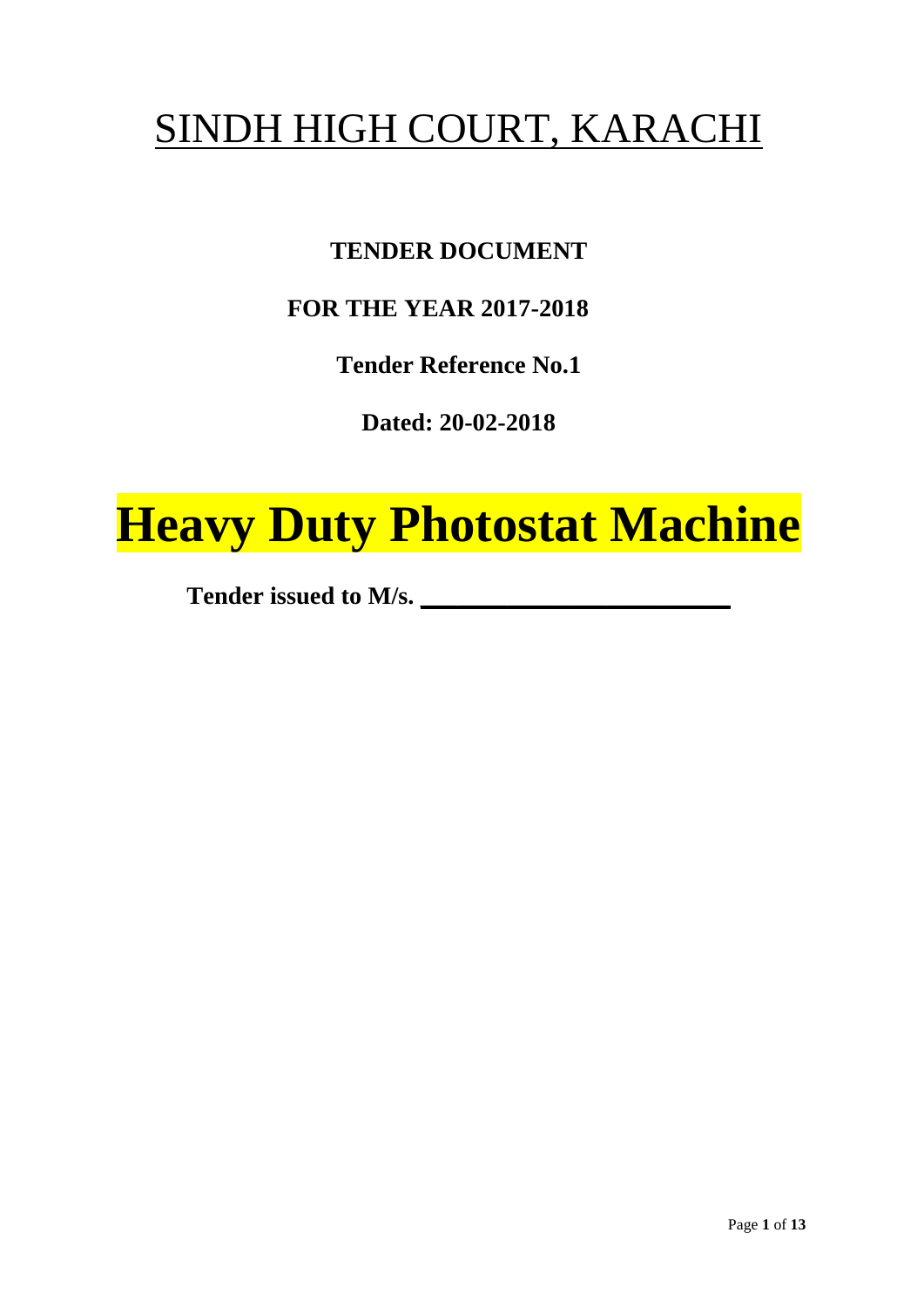## **Contents**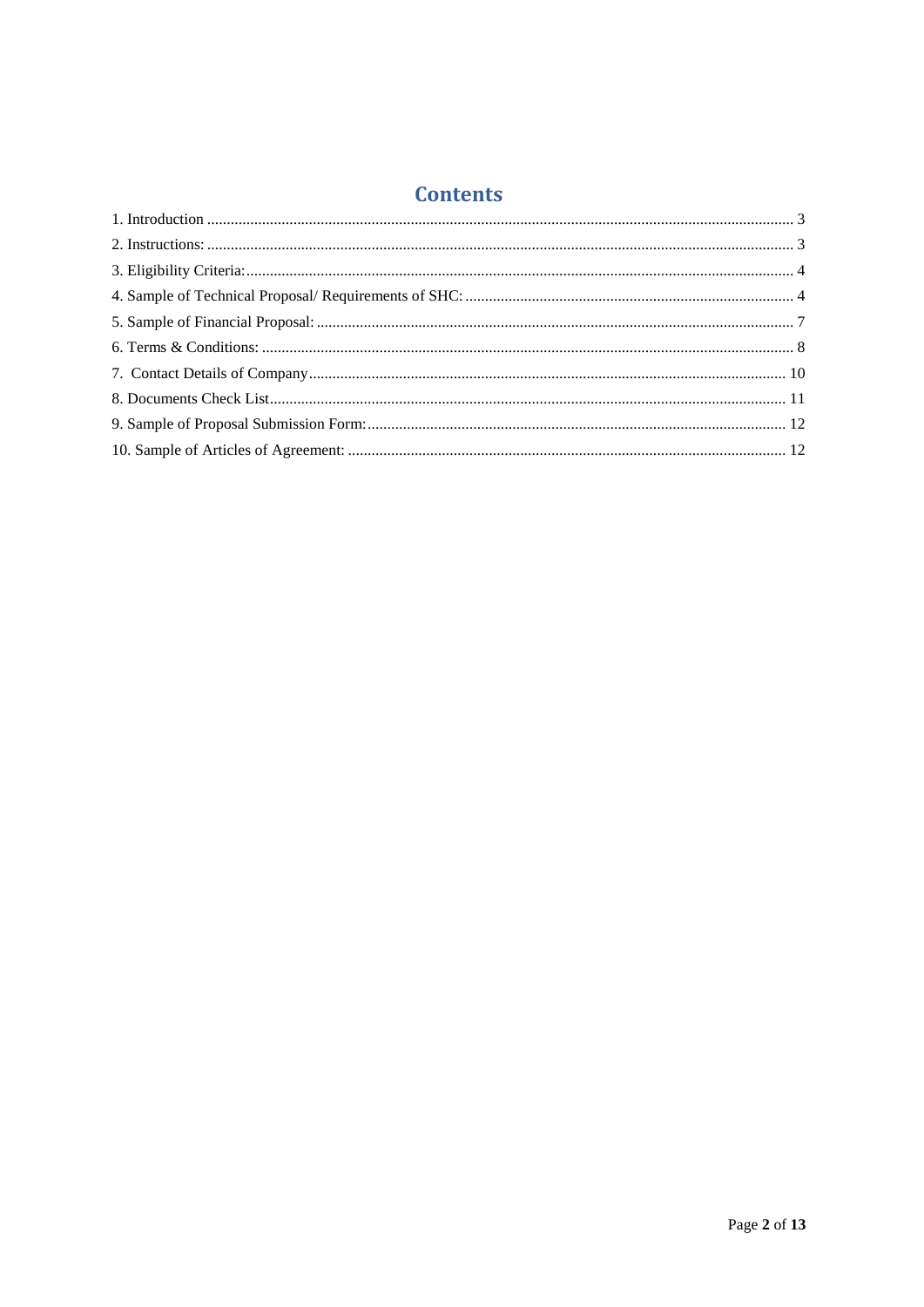## <span id="page-2-0"></span>**1. Introduction**

Dear Tenderer:

The **SINDH HIGH COURT (SHC)** is the highest judicial institution of the province of [Sindh.](https://en.wikipedia.org/wiki/Sindh) We are interested to purchase FOUR (04) **HEAVY DUTY PHOTOSTAT MACHINE** as mentioned in tender document, from your esteemed firm / agency. SHC reserves the right to increase/ decrease the quantities as per requirement in the light of availability of funds, as per rules.

Tender document which includes full details of items and other terms & conditions can be downloaded **free of cost** from [www.sindhhighcourt.gov.pk](http://www.sindhhighcourt.gov.pk/) and [www.spprasindh.gov.pk](http://www.spprasindh.gov.pk/)

Please mention "**Tender Number**" at top left corner of the envelope. SHC reserves the right to accept or reject any or all tender(s) or terminate proceedings at any stage in accordance to the rules & regulations framed by SPPRA.

Kindly deposit a Pay Order / Demand Draft of **1% of the offered amount, the Bid Security**, issued in favor of the Registrar, Sindh High Court, Karachi.

#### <span id="page-2-1"></span>**2. Instructions:**

- (a) The Sindh High Court, Karachi (SHC) expects that aspirant vendors should furnish all the required documents to ensure a transparent and genuine presentation. Therefore, it is necessary to fill in the Tender document meticulously and sign & stamp each and every page. **Moreover, attach required supporting documents according to the requirement**.
- (b) It is of utmost important to fill in the Tender Form in writing in ink or type. Do not leave any column/item blank. If you need more space please attach a paper & clearly mention item/column name or number etc. that referred the column/item of the Tender Form.
- (c) Tender document which includes full details of items and other terms & conditions may be downloaded **free of cost** from [www.sindhhighcourt.gov.pk](http://www.sindhhighcourt.gov.pk/) and [www.spprasindh.gov.pk](http://www.spprasindh.gov.pk/)
- (d) The **last date to submit the Tender Document, separate technical & financial proposals in sealed envelopes is 6 th March, 2018 by 10:00 a.m.** in the Office of the Director General (Finance & Accounts), Sindh High Court, Karachi. **The technical proposals will be opened on the same day at 10:30 a.m.** in the presence of representatives who may care to attend. Date and time of opening of financial proposals of technically qualified bids will be communicated to successful bidders in advance.
- (e) **Bid Security of 1% of total charges** will be deposited along with Tender Document in shape of PAY ORDER / DEMAND DRAFT only in the name of Registrar, Sindh High Court, Karachi.
	- (f) Should you need further any assistance / guidance please feel free to contact with Mr. Faiz Alam, I/C: Assistant Registrar, Resident-II Contact No. 021-99207776.
- (g) Kindly mentioned "**Tender Number**" at top left corner of the envelope.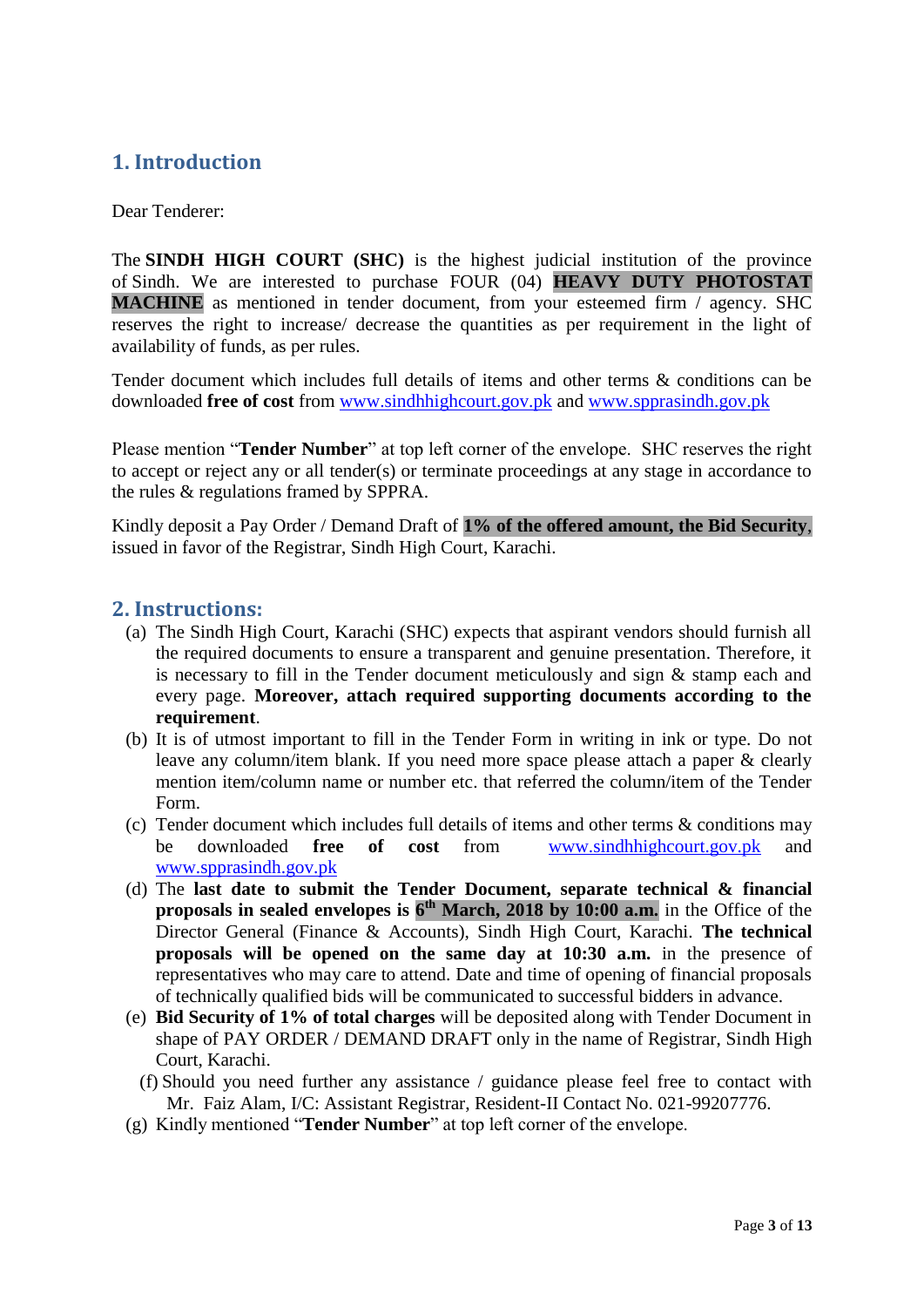## <span id="page-3-0"></span>**3. Eligibility Criteria:**

| S.No.                    | <b>Eligibility Criteria</b>                                                                                                                                    | Requirement |
|--------------------------|----------------------------------------------------------------------------------------------------------------------------------------------------------------|-------------|
|                          | Profile of company/ firm along with relevant documents                                                                                                         | Mandatory   |
| 2                        | Sales Tax Registration (copy required)                                                                                                                         | Mandatory   |
| 3                        | Income Tax Registration (copy required)                                                                                                                        | Mandatory   |
| $\overline{4}$           | Copies of at least three $(03)$ purchase orders of similar nature<br>during the last three years along with Completion Certificate for<br>the work completed.  | Mandatory   |
| $\overline{\phantom{0}}$ | Undertaking on judicial stamp paper that firm has never been<br>blacklisted by any government semi government, autonomous and<br>stated owned organization.    | Mandatory   |
| 6                        | Average Financial turnover of at least Rs. 2 million per annum<br>during the last three years. (financial statement or bank statement<br>or both are required) | Mandatory   |

All the above mentioned eligibility criteria have been thoroughly read  $\&$ understood and the required documents have been attached as we understand that in the case of non-compliance of eligibility criteria, our technical proposal would not be considered.

| Name:               |  |
|---------------------|--|
| <b>Designation:</b> |  |
| Signature & stamp   |  |
| <b>Cell No</b>      |  |

## <span id="page-3-1"></span>**4. Sample of Technical Proposal/ Requirements of SHC:**

- It is observed that bidders do not submit technical proposal in the required format and simply write that brochure is attached. Bidders are required to fill each and every column and kindly do not leave any column blank so that transparent comparison could be made.
- Brochure should also be attached with technical proposal and requirement of SHC must be highlighted with highlighter.
- Technical Proposal should be in following format.

| <b>Brand Name</b>                 |  |
|-----------------------------------|--|
| <b>Make</b>                       |  |
| <b>Model</b>                      |  |
| <b>Toner Life</b>                 |  |
| <b>Drum Life</b>                  |  |
| <b>Date of Launching of Model</b> |  |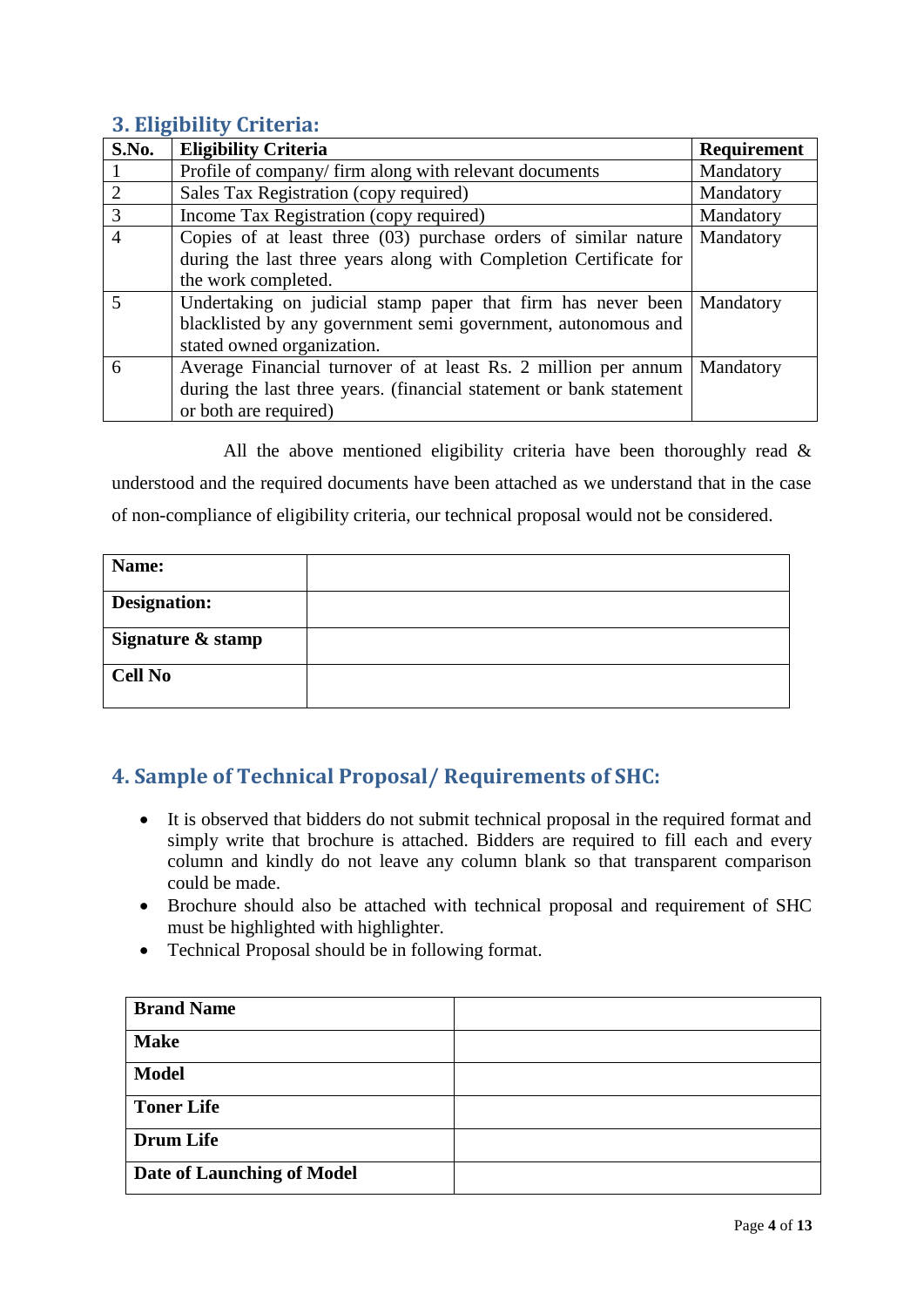| Expected date/month/year of end of<br>(ii)<br>manufacturing of<br>product<br>communicated by manufacturer) |                                               |
|------------------------------------------------------------------------------------------------------------|-----------------------------------------------|
| Video of actual product mentioning                                                                         | Attach CD/DVD/USB<br>with<br>technical        |
| the specifications of Heavy Duty<br>Photostat Machine (max 5 minutes                                       | proposal. Video may be shown at the time of   |
| duration)                                                                                                  | opening of technical proposal. Representative |
|                                                                                                            | of the Company should be well prepared to     |
|                                                                                                            | answer queries raised by Procurement          |
|                                                                                                            | Committee or other participants.              |
| <b>Brochure</b>                                                                                            | Kindly highlights the requirement of Sindh    |
|                                                                                                            | High Court in your brochure with highlighter  |

The following specifications have been prepared keeping in view the requirement of Sindh High Court. The specifications are open as SHC believes in transparency in procurement process.

| <b>Requirement of Sindh High Court</b> |                      | <b>Specifications offered by bidder</b>            |
|----------------------------------------|----------------------|----------------------------------------------------|
|                                        |                      | (kindly do not leave any box blank, else technical |
|                                        |                      | proposal will not be considered)                   |
| <b>Main Emphasis/</b>                  | The<br>main          | Bidders are required to offer machine keeping in   |
|                                        | emphasis<br>is<br>on |                                                    |
| requirement of                         | monthly<br>output    | view the main requirement of Sindh High Court.     |
|                                        | rather<br>than       |                                                    |
| <b>Sindh High</b>                      | multifunction        |                                                    |
|                                        | i.e.<br>features     |                                                    |
| Court                                  | Scanner,<br>Fax,     |                                                    |
|                                        | Printer etc.         |                                                    |
| <b>Monthly Output</b>                  | Average 1,00,000     |                                                    |
|                                        | to 1,50,000 legal    |                                                    |
|                                        | sheets per month.    |                                                    |
|                                        |                      |                                                    |
|                                        |                      |                                                    |
|                                        |                      |                                                    |
|                                        |                      |                                                    |
|                                        |                      |                                                    |
|                                        |                      |                                                    |
|                                        |                      |                                                    |
|                                        |                      |                                                    |
|                                        |                      |                                                    |
|                                        |                      |                                                    |
|                                        |                      |                                                    |
|                                        |                      |                                                    |
|                                        |                      |                                                    |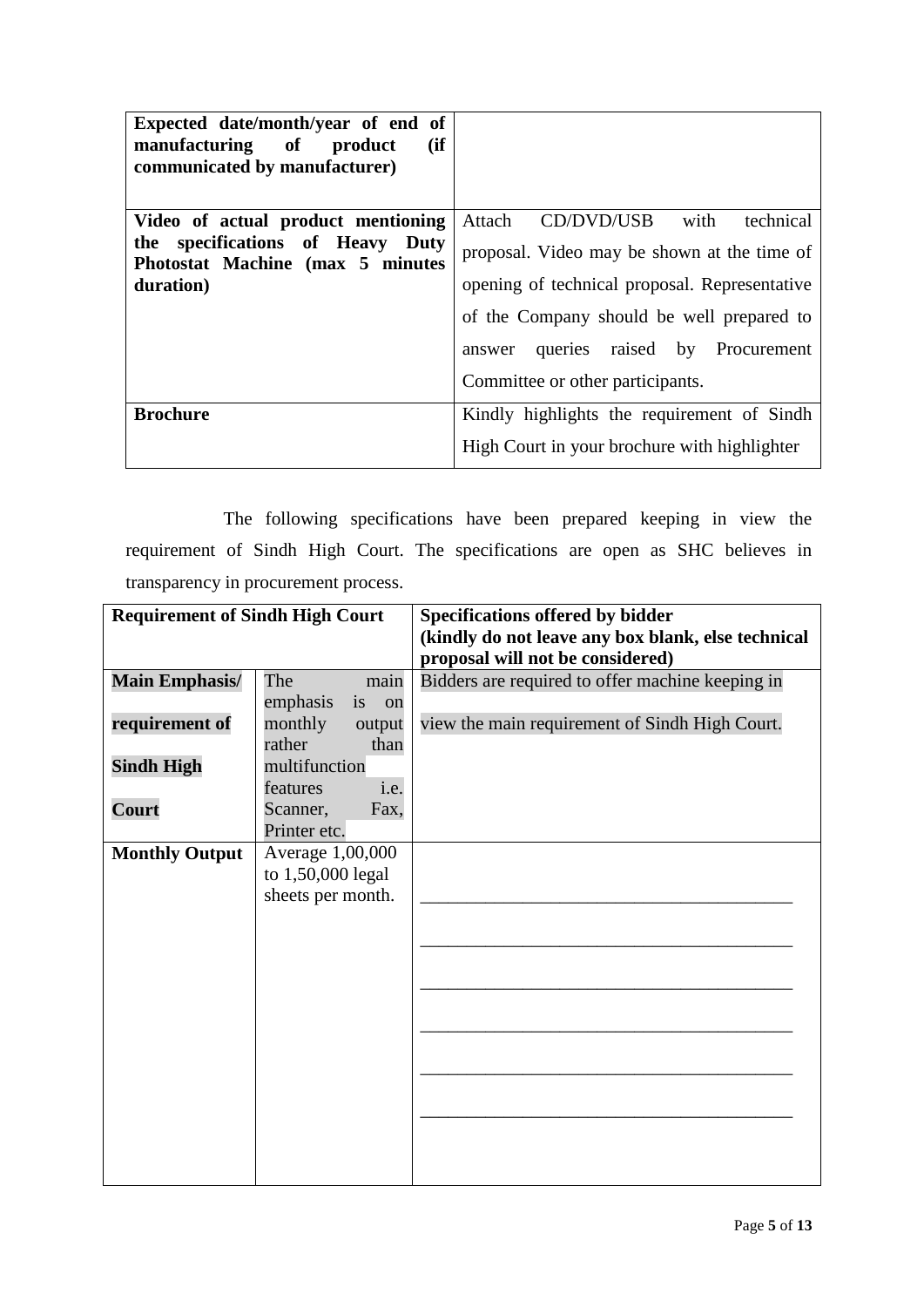| <b>Economical</b>      | Machine<br>should                   | Bidders are required to show complete computation |
|------------------------|-------------------------------------|---------------------------------------------------|
|                        | economical<br>be                    |                                                   |
|                        | lower<br>and<br>monthly cost of     | of monthly cost of tonner etc keeping in view the |
|                        | tonner etc.                         | heavy work load of Sindh High Court.              |
|                        |                                     |                                                   |
|                        |                                     |                                                   |
|                        |                                     |                                                   |
|                        |                                     |                                                   |
|                        |                                     |                                                   |
|                        |                                     |                                                   |
|                        |                                     |                                                   |
|                        |                                     |                                                   |
| Overheating            | We<br>require                       |                                                   |
|                        | which<br>machine                    |                                                   |
|                        | should not be over                  |                                                   |
|                        | heated after heavy<br>load of work. |                                                   |
|                        |                                     |                                                   |
|                        |                                     |                                                   |
|                        |                                     |                                                   |
|                        |                                     |                                                   |
| <b>Paper Size used</b> | We use FULL                         |                                                   |
| by Sindh High          | <b>SIZE LEGAL</b>                   |                                                   |
|                        |                                     |                                                   |
| Court                  | PAPER.                              |                                                   |
|                        | Sometime, A4/                       |                                                   |
|                        |                                     |                                                   |
|                        | A3 papers are also                  |                                                   |
|                        | used.                               |                                                   |
|                        |                                     |                                                   |
| Functioning &          | Machine should                      |                                                   |
| <b>Operating</b>       | be easily operated                  |                                                   |
|                        |                                     |                                                   |
|                        | by non-technical                    |                                                   |
|                        | staff.                              |                                                   |
|                        |                                     |                                                   |
| <b>Accessories</b>     | With installation                   |                                                   |
|                        | and all<br>consumable parts         |                                                   |
|                        | for first time.                     |                                                   |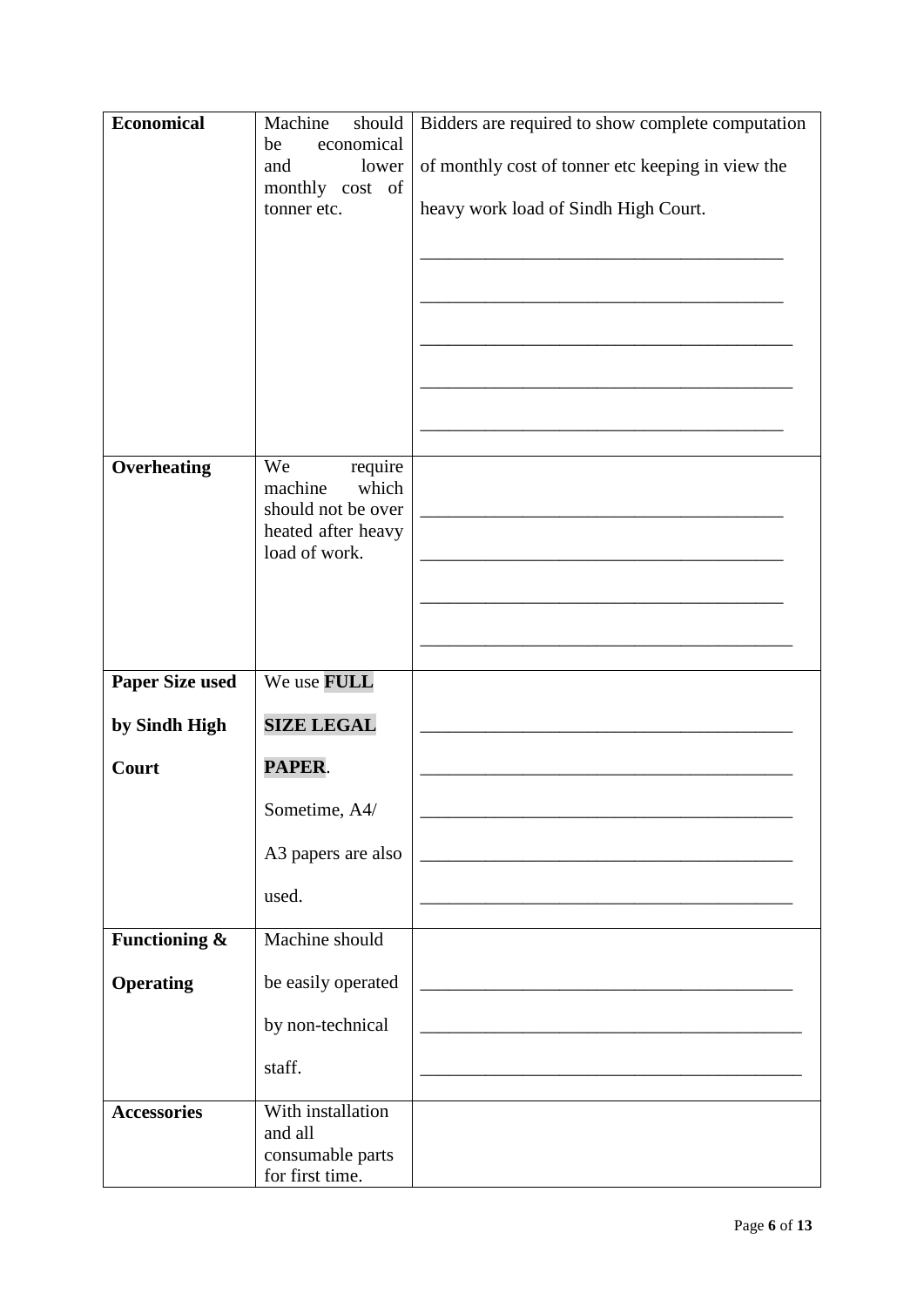| <b>Trolley</b>                     | With Standard<br>steel trolley.                                           |  |
|------------------------------------|---------------------------------------------------------------------------|--|
| End of year sale<br>product        | Copy of brand and<br>end of<br>year<br>product will not<br>be acceptable. |  |
| <b>Fee Service for</b><br>one year | Free service<br>for<br>is<br>year<br>one<br>mandatory<br>requirement.     |  |
| <b>Warranty</b>                    | 1 year from the<br>date of<br>installation.                               |  |

All the requirements of Sindh High Court have been thoroughly read  $\&$ understood. It is assured that our machine completely fulfill all the requirements of Sindh High Court. Sindh High Court reserves the right to cancel/ reject our machine at any stage if it does not meet all the above mentioned requirements of Sindh High Court.

| Name:               |  |
|---------------------|--|
| <b>Designation:</b> |  |
| Signature & stamp   |  |
| <b>Cell No</b>      |  |

## <span id="page-6-0"></span>**5. Sample of Financial Proposal:**

- 1. Financial proposal should be sealed in separate envelope along with bid security.
- 2. Rates should be inclusive of all types of taxes, transportation, installation etc.

### **COST OF MACHINE**

| <b>Particulars</b>                            | Price inclusive of all taxes,<br>transportation, installation<br>etc (in words $\&$ figure)<br>Rs. |
|-----------------------------------------------|----------------------------------------------------------------------------------------------------|
| Per unit cost of Heavy Duty Photostat Machine |                                                                                                    |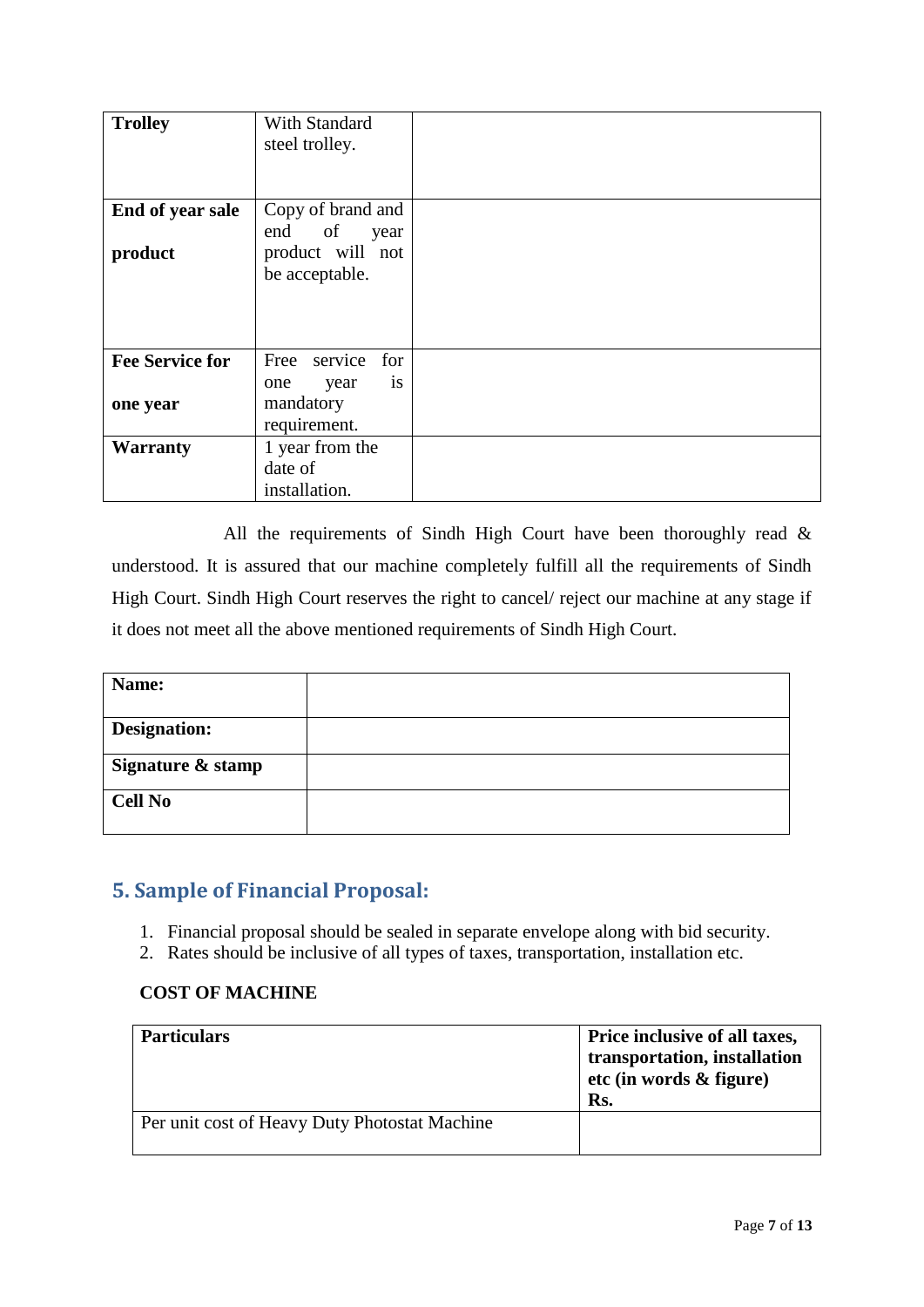| <b>Price without taxes (Rs)</b> |
|---------------------------------|
|                                 |
|                                 |
|                                 |
|                                 |
|                                 |
|                                 |

#### **COST OF CONSUMABLE PARTS FOR ONE YEAR**

| Name:               |  |
|---------------------|--|
| <b>Designation:</b> |  |
| Signature & stamp   |  |
| <b>Cell No</b>      |  |

## <span id="page-7-0"></span>**6. Terms & Conditions:**

- 1. **Bidding Method**: Single Stage-Two Envelopes method will be adopted for bidding process as per SPPRA Rules.
- 2. **Company Profile:** Company Profile along with relevant documents be attached with this document.
- 3. **Validity Period:** The procurement contract will be awarded within bid **validity period i.e. 90 days** as per SPRRA Rules.
- 4. **Issuance of Purchase Order**: Purchase Order shall be issued from the office of the Assistant Registrar (Resident-II) of Sindh High Court.
- 5. **Receiving/Acceptance of Purchase Order:** The vendor will sign the copy of the Purchase Order as acknowledgement.
- 6. **Time of Delivery of Good:** The delivery should be made by the supplier at the store of Sindh High Court within 6 days of issuance of purchase order. All excuses for non-availability of product (s) under any ground will not be accepted. Hence, you are advised in your own interest not to offer end of the year products or unavailable products.
- 7. **Delayed Delivery:** 2% penalty of the total amount will be imposed per day for which the company/firm/agency failed to deliver within the delivery/execution period.
- 8. **Inspection:** Physical inspection will be carried out by Assistant Registrar, Resident-II Branch of SHC. Ordered material is subject to final inspection at the time of delivery. Assistant Registrar, Resident-II will issue certificate that products are according to requirement mentioned in tender documents or samples shown, as the case may be.
- 9. **Quantity Delivered:** Competent Authority reserves the right to increase/decrease the quantity as per requirement and availability of funds, as per rules.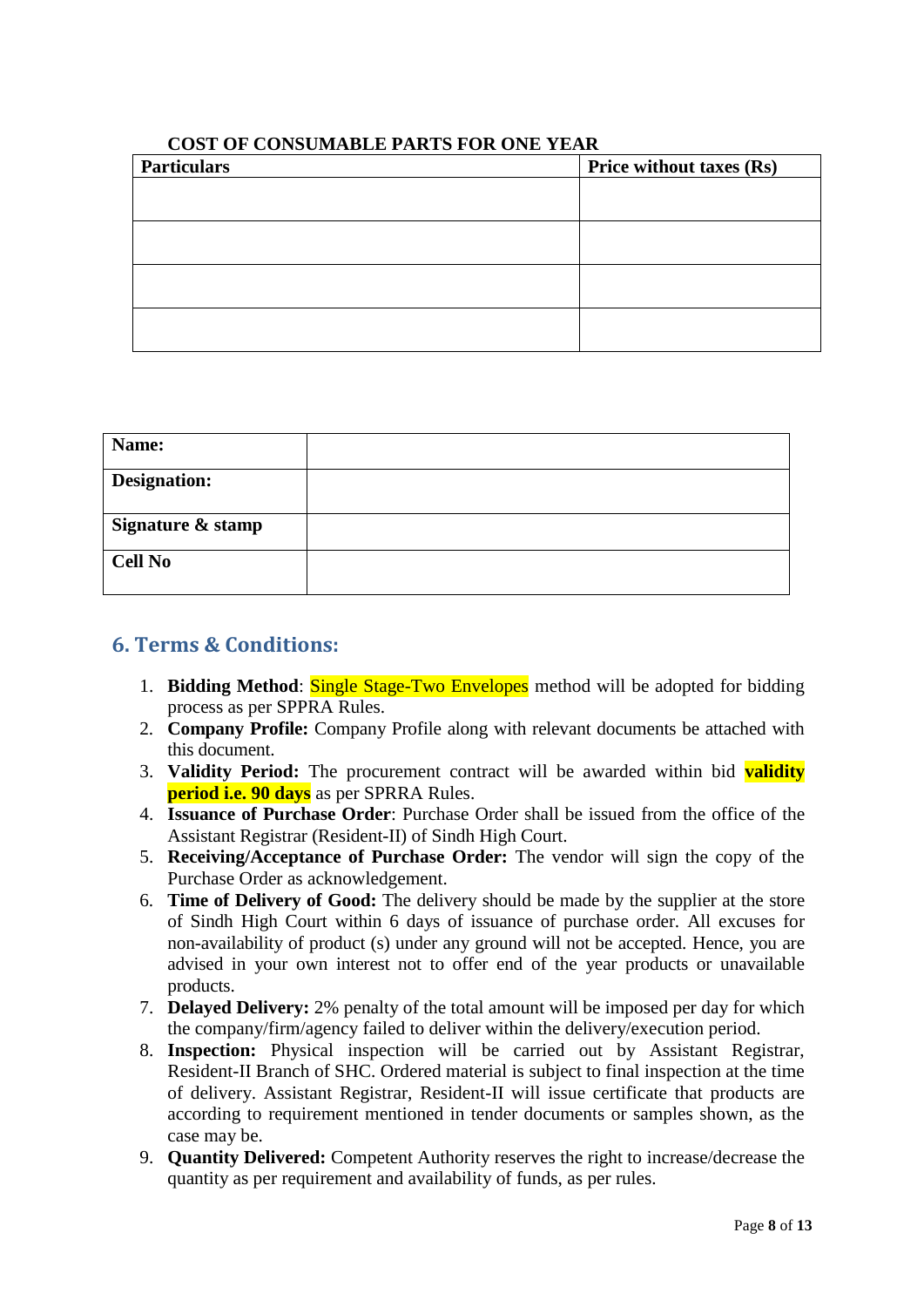- 10. **Condition of Goods**: All items must meet in all respects with the specifications & conditions of the Order and must be in good condition & conform to the best industrial quality standards; otherwise these will be liable to be rejected as per rules.
- 11. **Rejection of Goods:** We reserve the right to cancel any or all the items if material is not in accordance with our specification or if the delivery is delayed.
- 12. **Disclosure of Confidential Script/Material:** All rights reserve with the SHC and no information either in written/electronic media/copying form should be disseminated without the permission of the authority.
- 13. **Submission of Bills/Invoices:** Invoice/bill, Purchase Order & Delivery Challan should be submitted in the office of Assistant Registrar (Resident-II) of Sindh High Court along with copies of relevant tax certificates & bank details.
- 14. **Bid Security:** All bids must be accompanied by an earnest money/ security of **1% of total bid amount**. The bid security of unsuccessful bidder will be released by SHC after award of work or after expiry of bid validity period as per rules.
- 15. **Price / Rate:** Price / rate must be quoted on Bill of Quantity Form only and submitted in sealed envelope. Price/ rate shall include all taxes, duties, levies, charges, insurance, freight, transportation etc. All currency in the proposal shall be quoted in Pakistani Rupees (PKR). The Bid prices and rates are fixed during contract and under no circumstance shall any contractor be entitled to claim enhanced rates for any item in this contract.
- 16. **Resolution of Differences:** In case of any difference or dispute arises between the parties, the same shall be dealt with as per rules.
- 17. **Rules, Regulations & Policies:** All rules, regulations and policies will be governed in accordance to the SPPRA.
- 18. **General Sales Tax:** General Sales Tax will be paid on applicable items only by the company/firm/agency.
- 19. **Rights:** SHC reserve the right to accept or reject any or all tender(s) or terminate proceedings at any stage in accordance to the rules & regulations framed by SPPRA.
- 20. **Mistakes in Calculation:** The contractor/ supplier will be liable for any mistakes in calculation of price/ rate and amount and shall be liable to suffer the loss arises at any stage of contract, due to mistakes in calculation or tax rates.
- 21. **Government tax(es), levi(es) and charges(s)**: All Government taxes (including Income tax and stamp duty), levies and charges will be charged as per applicable rates / denomination of Purchase / Work Order.
- 22. **Stamp Duty**: Stamp duty will be levied as per rules.
- 23. **Mistakes in Tender Documents**: Bidders are required to read tender documents thoroughly. In case of any mistake, typographical error, omission, etc feel free to contact SHC during office timing for clarification.
- 24. **Other**: SSPRA Rules will be followed for all other terms and conditions not specified/ mentioned/ ambiguous in this tender document. Kindly read SPPRA Rules available on [www.spprasindh.gov.pk](http://www.spprasindh.gov.pk/) for further details.

It is hereby certified that the terms and conditions have been read, agreed upon and signed.

| Name:               |  |
|---------------------|--|
| <b>Designation:</b> |  |
| Signature & stamp   |  |
| <b>Cell No</b>      |  |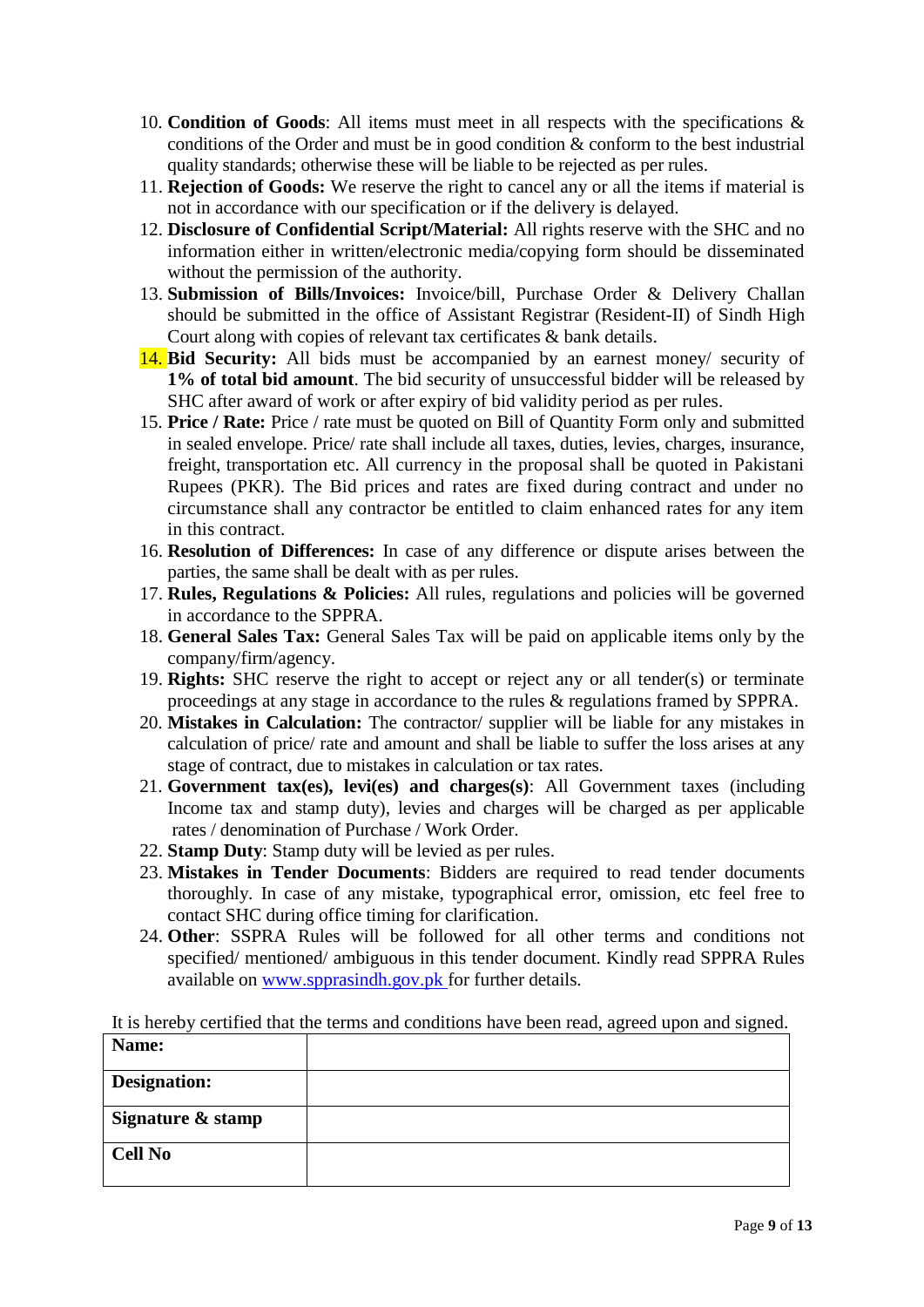# <span id="page-9-0"></span>**7. Contact Details of Company**

| Name & cell number of Representative of company        |  |
|--------------------------------------------------------|--|
| who will present the technical proposal to Procurement |  |
| Committee of Sindh High Court.                         |  |
|                                                        |  |
| (Your Representative should have complete knowledge    |  |
| of tender documents & product.)                        |  |
| Name of contact Person & cell number for delivery of   |  |
| product                                                |  |
| Name of contact Person & cell number for receiving of  |  |
| purchase order                                         |  |
| Name of contact Person & cell number of Accountant     |  |
| of Company                                             |  |
| Name of contact Person & cell number of Legal          |  |
| <b>Advisor of Company</b>                              |  |
| <b>Address</b>                                         |  |
|                                                        |  |
| Sales Tax Registration/ SRB No.                        |  |
|                                                        |  |
| National Tax No.                                       |  |
|                                                        |  |
| Telephone No.                                          |  |
|                                                        |  |
|                                                        |  |
| Fax No.                                                |  |
|                                                        |  |
| E-mail                                                 |  |
|                                                        |  |
| Banker's Name and Contact Details                      |  |
| <b>Bank Account Number</b>                             |  |
|                                                        |  |
| <b>Title of Bank Account</b>                           |  |
|                                                        |  |

Stamp & Signature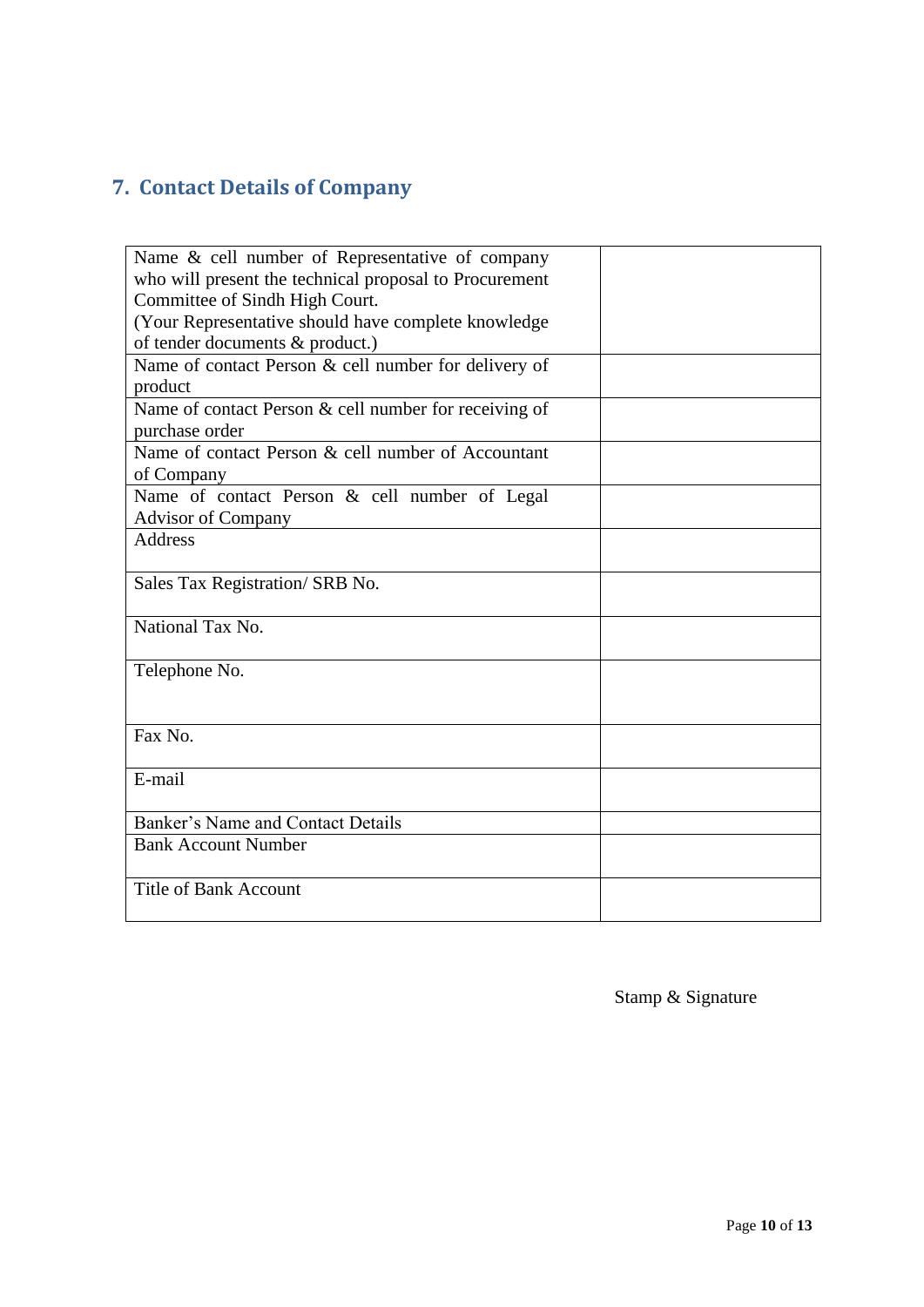## <span id="page-10-0"></span>**8. Documents Check List**

Following documents should be placed in separate file in following sequence with separators.

| S.No           | <b>Description</b>                                          | <b>Attached</b> |
|----------------|-------------------------------------------------------------|-----------------|
|                |                                                             | (Yes/No)        |
| $\mathbf{1}$   | <b>Company Profile</b>                                      |                 |
| $\overline{2}$ | Copy of Sales Tax/ SRB Registration                         |                 |
| 3              | Copy of Income Tax Registration                             |                 |
| $\overline{4}$ | Copies of Purchase Orders of similar nature                 |                 |
| 5              | Undertaking on judicial stamp paper                         |                 |
| 6              | <b>Financial Statements</b>                                 |                 |
| $\overline{7}$ | <b>Bank Statements</b>                                      |                 |
| 8              | Video demonstration of Product in CD/DVD/USB                |                 |
| 9              | Brochure of Product with highlighting requirements of Sindh |                 |
|                | High Court.                                                 |                 |
| 10             | Completely filled $&$ signed tender documents               |                 |

All the above mentioned documents/ requirements have been furnished and placed in file with the above mentioned sequence & separators.

| Name:               |  |
|---------------------|--|
| <b>Designation:</b> |  |
| Signature & stamp   |  |
| <b>Cell No</b>      |  |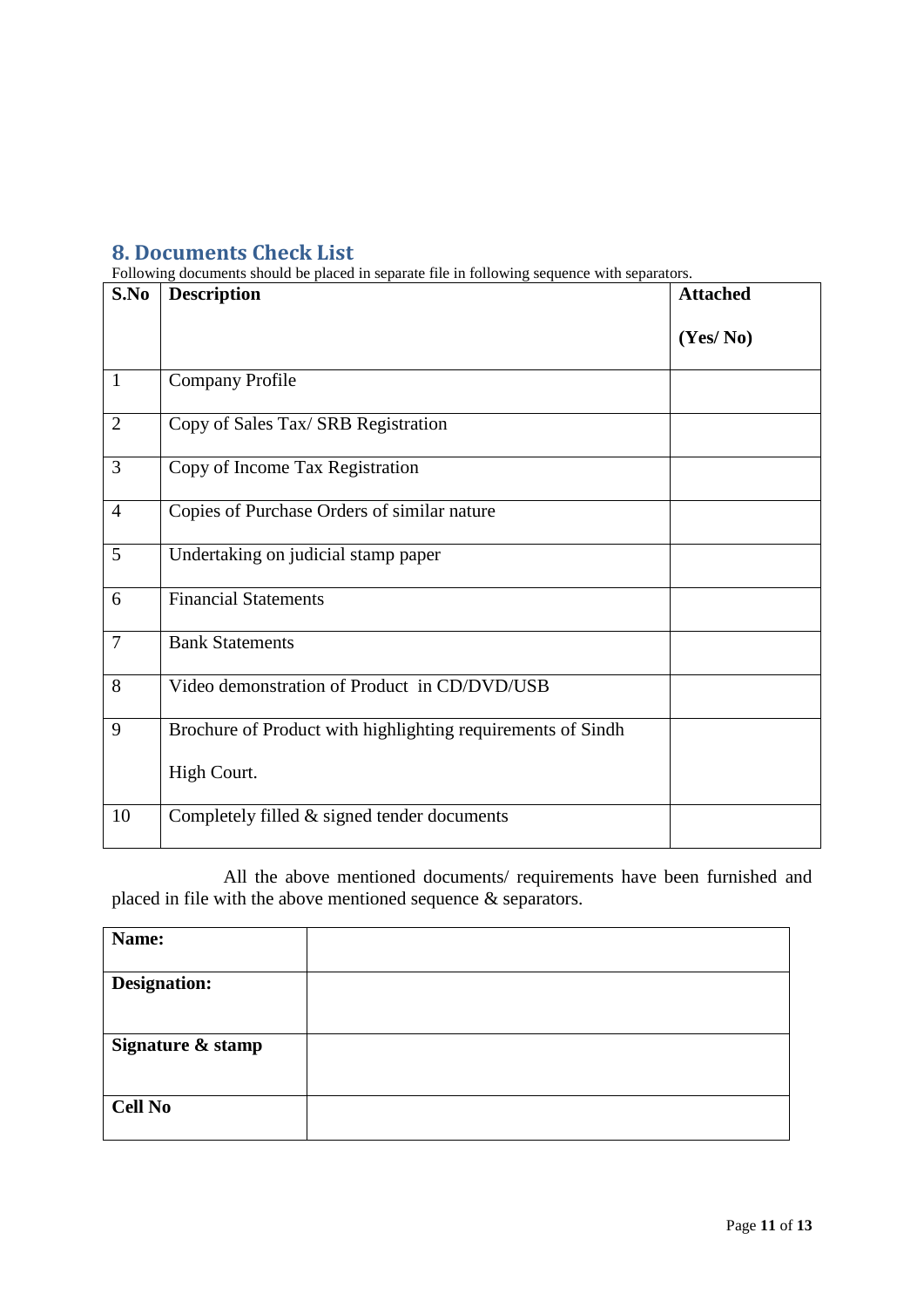## <span id="page-11-0"></span>**9. Sample of Proposal Submission Form:**

To be printed on the letter head of firm.

| Tender Reference No.01                                                             | Dated |                        |
|------------------------------------------------------------------------------------|-------|------------------------|
| Name of Contract:                                                                  |       |                        |
| The Learned Registrar,<br>Sindh High Court,<br>Karachi.                            |       |                        |
| Dear Sir.                                                                          |       |                        |
| We, the undersigned, offer to provide our services for "<br>sealed in an envelope. |       | $\therefore$ as a Bid, |

We understand you are not bound to accept any Proposal you receive and reserves the right to accept or reject any offer and to annul the bidding process and reject all proposals without assigning any reason or having to owe any explanation whatsoever.

The decision of Purchase Committee shall be final and cannot be challenged on any ground at any forum and the Purchase Committee will not be liable for any loss or damage to any party acting in reliance thereon.

Sincerely,

| Name:               |  |
|---------------------|--|
| <b>Designation:</b> |  |
| Signature & stamp   |  |
| <b>Cell No</b>      |  |

### <span id="page-11-1"></span>**10. Sample of Articles of Agreement:**

**This Agreement** made this day of 2018, by and between the Sindh High Court, Karachi, Sindh, including his successors in office and Assignees / Agents, acting through the learned Registrar, hereinafter called the "**SHC**", of the one part,

**And** M/s\_\_\_\_\_\_\_\_\_\_\_\_\_\_\_\_\_\_\_\_\_\_\_\_\_\_\_\_\_\_\_, located at \_\_\_\_\_\_\_\_\_\_\_\_\_\_\_\_\_\_\_\_\_\_\_\_\_\_\_\_\_\_\_\_\_\_\_\_\_, hereinafter called the "**Contractor**" which expression shall include their successors, legal representatives of the second part.

Whereas the **SHC** requires supply of **\_\_\_\_\_\_\_\_\_\_\_\_\_\_\_\_\_\_\_\_\_\_\_\_\_\_\_\_\_\_\_** and whereas the **Contractor** has agreed to supply, the said items valued at **Rs.\_\_\_\_\_\_\_\_\_\_\_\_\_** and words (\_\_\_\_\_\_\_\_\_\_\_\_\_\_\_\_\_\_\_\_\_\_\_\_\_\_\_\_\_\_\_\_\_\_\_\_\_\_\_) as per Purchase Orders, subject to the terms and conditions set forth, hereinafter, which have been accepted by the **Contractor**.

#### **Now this Agreement witnesses as follows:**

1. In this agreement words and expressions shall have the same meanings as are respectively assigned to them in the **Conditions of Contract** hereinafter referred to.